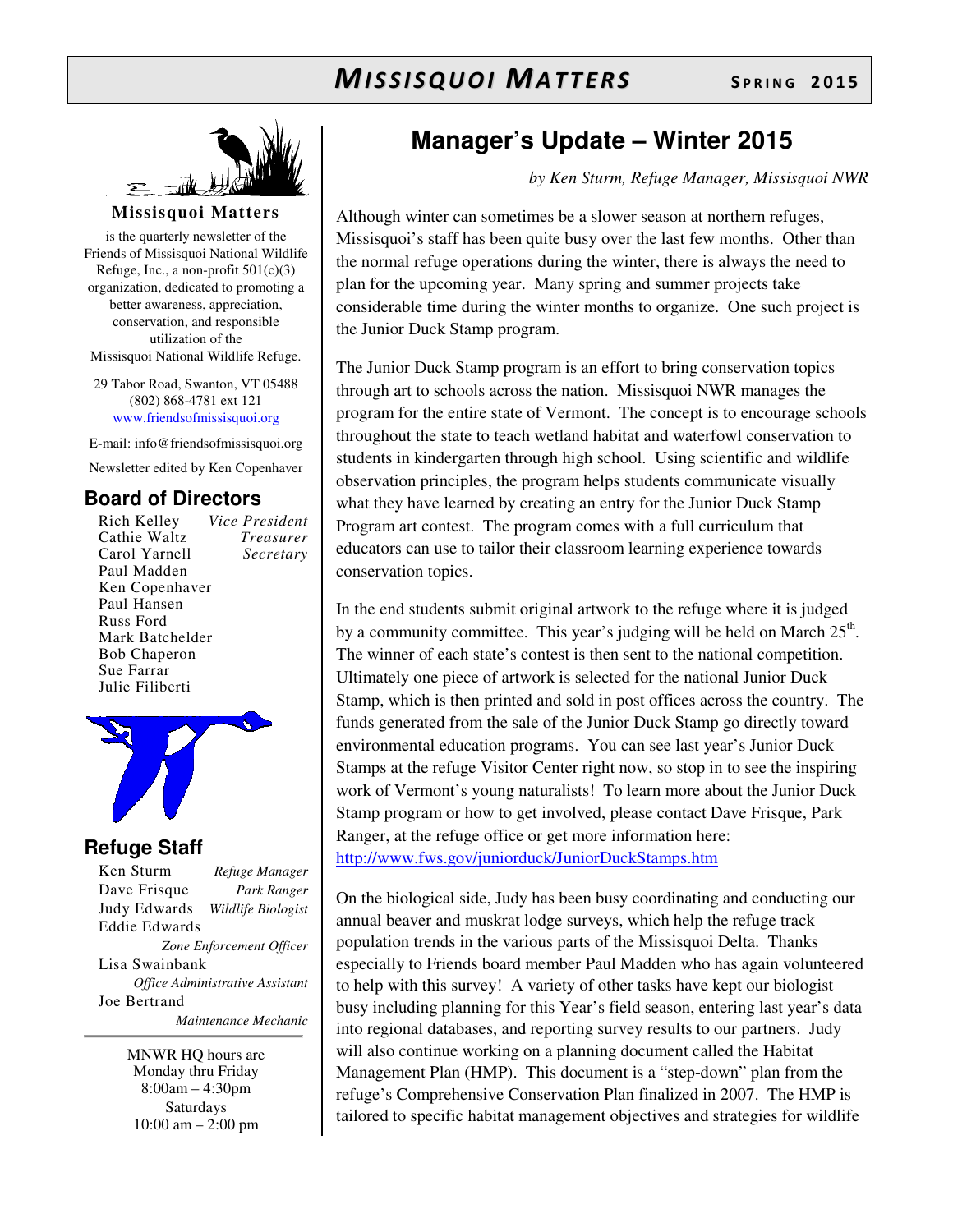and plant communities highlighted in the refuge's Comprehensive Conservation Plan. A large and fairly complex document, we expect the HMP to take some time to complete.

I am happy to report that the Friends have been awarded another grant from the state of Vermont for \$4,000.00 to support water chestnut control in refuge wetlands! Water chestnut is an aggressive invasive plant that can choke aquatic ecosystems, causing a negative impact on fish and wildlife habitat. The refuge will again be able to hire two contractors to work throughout the summer to remove this aquatic invasive species. I thank the Friends of Missisquoi NWR for continually supporting the refuge and for sponsoring this important grant.

Winter is also a great time for the refuge to sit back and think about larger issues—issues which are not necessarily governed within the "blue goose" signs that designate our boundary. Regional water quality is definitely one of these issues. From recent public meetings held by the state and the EPA, it is clear that water quality concerns continue to be in the forefront of regional environmental planning efforts. This is all too true for the Missisquoi River watershed. The refuge's location at the end of the river puts it at the receiving end of the entire Missisquoi River basin, an 855 square mile area.

While the refuge's vast wetland acres do help filter and improve water quality before storm and spring water flows enter Lake Champlain, water quality is still a great concern to me as a refuge manager. Continued degradation of water quality entering the refuge may also mean degraded habitat for the fish and wildlife this refuge was established to protect. The refuge stands everything to gain by working with partners where possible to facilitate water quality education and improvement. This has never been more important, highlighted by the recent designation of three state wildlife management areas and the Missisquoi Refuge as Ramsar Wetlands of International Importance and the Wild and Scenic River designation of the Upper Missisquoi and Trout Rivers.

Lastly, I encourage everyone reading this newsletter to find time in their busy lives to get out on one of the refuge's trails. Better yet, bring your kids or your friends' kids and introduce them to the secrets of wildlife during the cold of Vermont's winter. Signs of wildlife are there for you to find and enjoy, and it's especially gratifying to see the excitement in a young person's eyes when they spot fox tracks in the snow or a rough-legged hawk hunting the refuge grasslands!

### **FRIENDS OF MISSISQUOI NATIONAL WILDLIFE REFUGE**

### **Bi-monthly Board Meeting**

**Wednesday, March 11, 2015 at 6:30 pm** 

#### **At the Refuge Visitor Center**

Members are always welcome to attend.

Come and see what the board is planning and contribute your ideas.

**Next meeting: Wednesday, May 13, 2015 at 6:30 pm**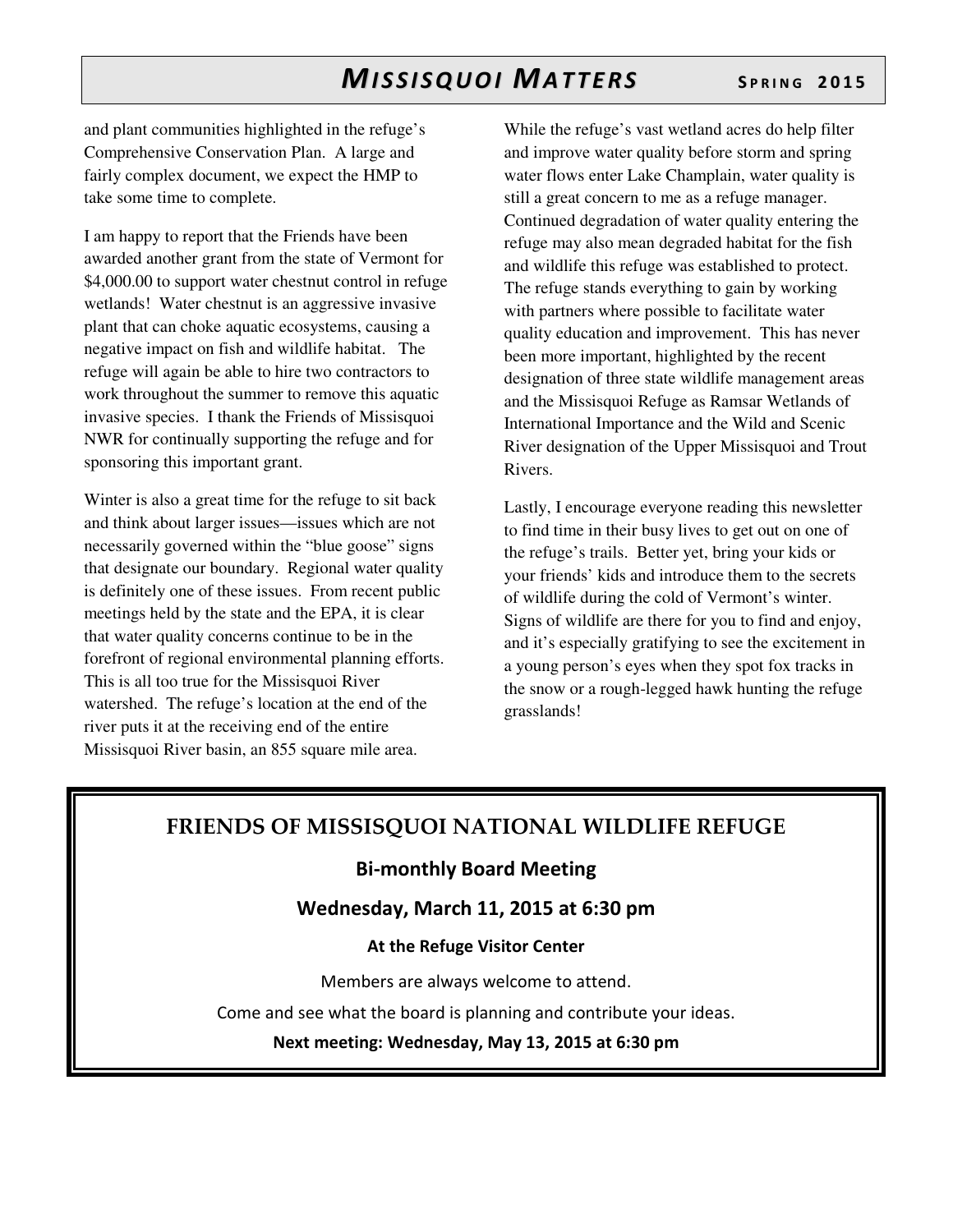### **Friends News Shorts**

- **Water Chestnut Grant** The Friends have again applied for and received a grant of \$4000 from the state of Vermont for water chestnut control. The money will be used to hire two contractors, as we did in 2014, to remove water chestnut from wetlands throughout the refuge.
- **School Busing Stipends** The Friends will again be offering stipends of up to \$100 to schools to help offset the cost of busing to bring students to the refuge. The refuge staff offers a variety of nature-oriented programs for students, but many schools do not have funds available for transportation to the refuge. Last year the Friends provided \$600, enabling 6 groups of students to take advantage of refuge programs.
- **Website Donations** The Membership page on the Friends website now has the option of joining or renewing memberships on line via Paypal. If preferred, a membership form can also be printed and mailed. Check it out at http://friendsofmissisquoi.org/joinonline/
- **Digital Newsletter Option** Beginning with the Summer newsletter, plans are to give members the option of receiving a digital-only newsletter. Since we now have email addresses for most members, we plan to start distributing the newsletter via email either as a PDF attachment or as a link to the Friends website where a PDF version of the newsletter can be downloaded. The new membership renewal form will give members the option of receiving a digital-only version of the newsletter. Newsletters will continue to be mailed to all members who do NOT opt out of the paper copy.
- **March Agenda** The next meeting of the Friends' Board of Directors is Wednesday, March 11th, at 6:30pm at the Refuge Visitor Center. The directors meet every other month to conduct the business of the Friends of Missisquoi NWR. Our March meeting will include planning for May's International Migratory Bird Day, the Art on the Refuge exhibit, and the status of this summer's water chestnut eradication efforts. All Friends members are welcome!

### **News Shorts from the U.S. Fish and Wildlife "Friends Newswire"**

- **President Obama Requests \$1.6 Billion in Fiscal Year 2016 for U.S. Fish and Wildlife Service.**  The President's Fiscal Year 2016 discretionary budget request supports \$1.6 billion in programs for the U.S. Fish and Wildlife Service, an increase of \$135.7 million over the 2015 enacted level.
- **Obama Administration Moves to Protect Arctic National Wildlife Refuge; Recommends Largest Ever Wilderness Designation.** President Obama's Administration moved to protect the Arctic National Wildlife Refuge in Alaska, widely considered one of the most spectacular and remote areas in the world. Of the Arctic NWR's 19.8 million acres, more than 7 million acres are currently managed as wilderness. The U.S. Fish and Wildlife Service has recommended 12.28 million acres–including the Coastal Plain–for designation as wilderness. Only Congress has the authority to designate Wilderness areas.
- **More Than 113,000 Acres Conserved in Fiscal Year 2014.** The Refuge System established one new refuge—Wapato Lake National Wildlife Refuge in Oregon—in FY14 and added 113,403 acres, including 28,549 acres in fee title and 84,854 acres under easement or lease, at 78 national wildlife refuges and 26 wetland management districts, spanning 40 states. The total includes 74,435 acres conserved in the Prairie Pothole Region. As of September 30, 2014, the Refuge System includes 562 national wildlife refuges, 209 waterfowl production area counties (managed by 38 wetland management districts), and 50 coordination areas, spanning more than 150 million acres. Refuge System staff also manage an additional 418 million acres of submerged lands and waters in four marine national monuments.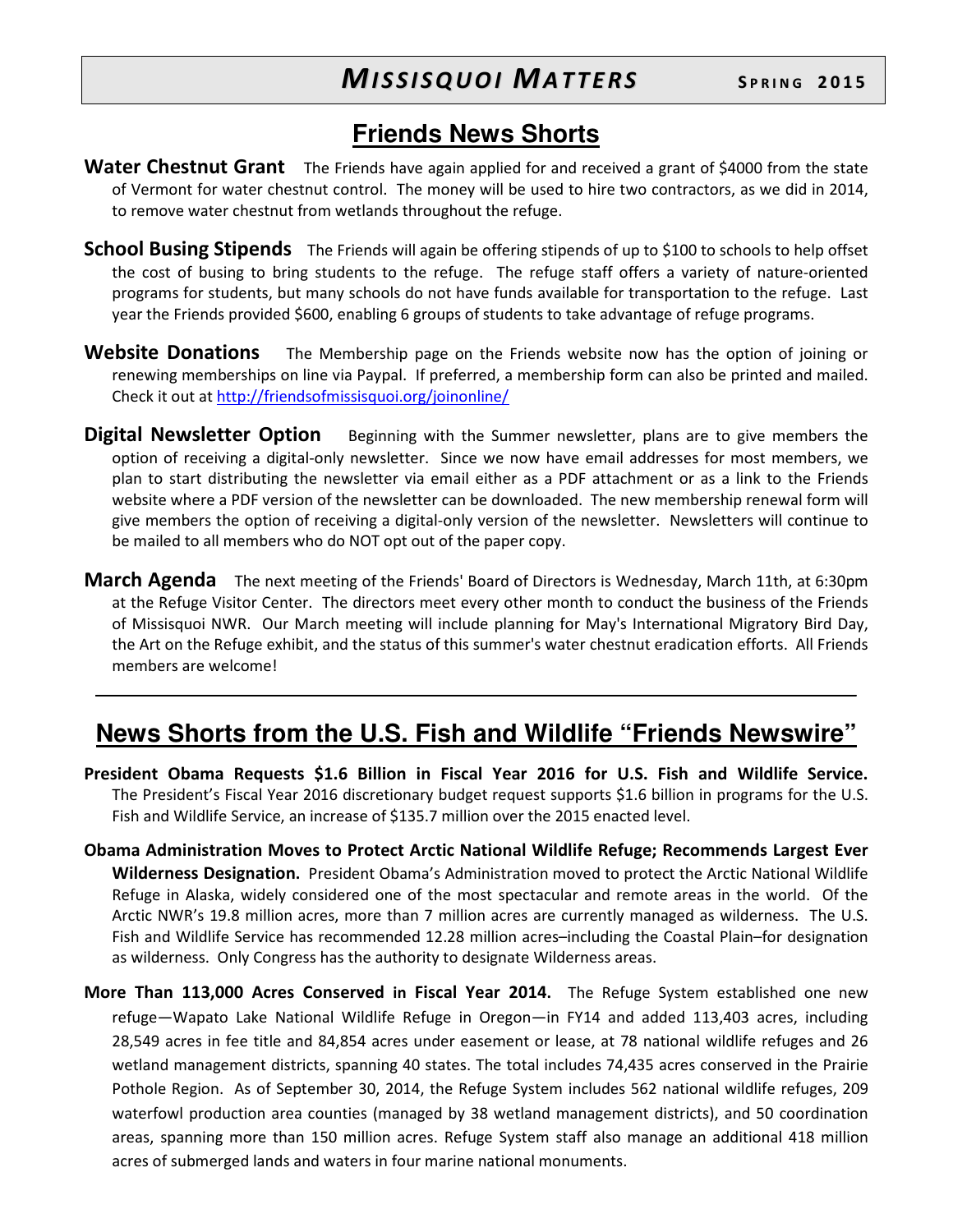



## **Spring Activities Schedule at Missisquoi National Wildlife Refuge**

*29 Tabor Rd. Swanton, VT 05488* 

### **All programs and tours are free, but registration is required where noted.**

### **Abenaki Life in Vermont, by Dr. Fred Wiseman various Fridays, 6:30 to 8:00 PM**

Join Dr. Fred Wiseman for a series of Friday evening programs featuring various cultural aspects of Abenaki life in Vermont. The presentations started in January and will continue on February 27, April 24, May 29, and June 26. All programs are free of charge and will be presented at the refuge Visitor Center.

### Maquam Bog Walk **Saturday February 28, 8:00 to 11:00 AM**

Join volunteer Greg Simard for a walk into the **Maquam Bog**. Participants should meet at the parking lot on Tabor Road signed as "Refuge Trails Parking" located about one mile off of Rte 78 on Tabor Road.

The Maquam Bog is a unique woodland bog habitat that is not found anywhere else in Vermont and in few other places in New England. The winter offers an opportunity to walk over the difficult terrain with relative ease as compared to most other times of the year. The bog has historically served as a deer wintering area. Snowshoe hare, short eared owls, and Northern Harriers are known to inhabit the bog.

#### **This walk will require some degree of physical exertion and endurance.**

**Call 802-868-4781 to register for this activity.** The walk is dependent on weather conditions. By registering you will receive updates on the status of the walk.

### **Owl Prowl Friday March 6, 6:00 to 9:00 PM**

Join refuge volunteer and Friends Board member Ken Copenhaver for an evening walk to watch and listen for some of our resident birds who operate during the night shift. A winter **Owl Prowl** will be offered to interested refuge visitors starting at the **Stephen Young Marsh Trail** area. We will meet at the parking lot for the trail located on Tabor Road about one mile off Rte 78. Look for roadside signage for "Refuge Trails Parking." Dress appropriately and bring a low intensity flashlight.

#### **Call 802-868-4781 to register for this activity.**

### **Vernal Pool Walk Friday April 10, 6:00 to 8:00 PM**

Join Park Ranger, David Frisque for a look at the life and activity in a vernal pool early in the spring. Vernal pools are important breeding areas for some of the more reclusive and seldom-seen amphibians, such as wood frogs and salamanders. Because these temporary wetlands often dry up completely by late summer or early fall, egg laying and early development of juvenile salamanders and frogs must begin early in the spring.

The Vernal Pool Walk will be at the **Stephen Young Marsh Trail** area. Meet at the Parking Lot at the trailhead for the Stephen Young Marsh Trail, located on Tabor Road about one mile off Rte 78. Bring a small flashlight and waterproof footwear.

#### **Call 802-868-4781 to register for this activity.**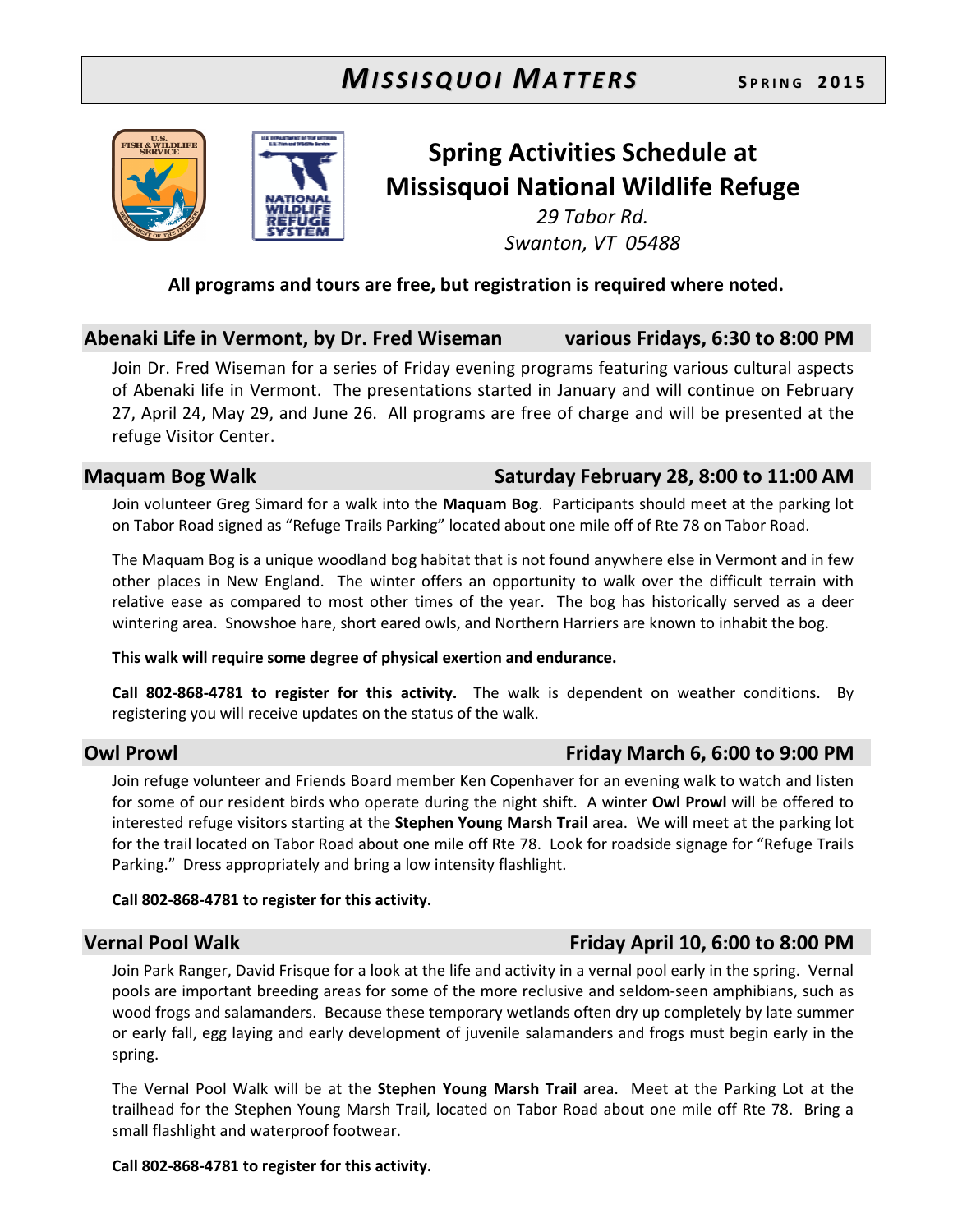### **Woodcock Walk 1 Friday April 24, 6:30 to 8:30 PM**

Join refuge volunteer, Greg Simard on a **Woodcock Walk** at the **Stephen Young Marsh Trail** area. Participants will meet at the parking lot located on Tabor Road about one mile off Rte 78.

Woodcock have a unique courtship display that incorporates an aerial display and ground level calling display that takes place near sunset and into the early evening hours. Join Greg for an enjoyable early evening walk to witness this unique springtime activity.

#### **Please call 802-868-4781 to register for this activity.**

The Missisquoi NWR will conduct **Refuge Green Up Day** on Friday May 1, 2015. Green Up Day will begin at 9 AM and conclude at about noon. All participants should meet at the Louie's Landing Parking Lot on Rte 78. The refuge will concentrate its efforts on river cleanup activities using refuge boats. The refuge will monitor river water levels and flows. Should floodplain water levels be excessively high or if flow rates in the river channel are too strong due to snow melt and spring rains, this event may be postponed or canceled.

#### **Please call 802-868-4781 to register for this activity.**

Join Park Ranger, David Frisque for another **Woodcock Walk** in the Stephen Young Marsh area. Participants will meet at the parking lot on Tabor Road about one mile off Rte 78. Look for roadside signage "Refuge Trails Parking."

#### **Please call 802-868-4781 to register for this activity.**

#### **International Migratory Bird Day & Open House Saturday May 16, 7:30 AM to 2:00 PM**

Join us as we celebrate the 23rd anniversary of **International Migratory Bird Day**. Activities will begin at 7:30 AM with an orientation at the refuge Visitor Center. All birding participants will return to the Visitor Center by 11:30 AM to tally results and have lunch. The refuge will continue its efforts to document species on the refuge via the refuge trails and waterways using boats and, if there is interest, using canoes and kayaks as well. We will record all species and as many individuals within those species as we can and then tally the results over a light lunch. A speaker will follow the lunch at approximately 1:00 PM with a natural resource presentation on a topic relevant to the International Migratory Bird Day celebration. The theme for the 2015 IMBD Program is "Restore Habitat, Restore Birds."

The opening of the "Art on the Refuge" art exhibit will take place at 10:00 AM. The exhibit will continue through July 17. For information about entering artworks in the exhibit, see the Friends website at http://friendsofmissisquoi.org/event/artshow2015/?instance\_id=140 (Please pass this information along to any artists you may know who may be interested in exhibiting.)

**Please call 802-868-4781 to register for this activity.** Boat trips may fill up fast, so register early. Even if not interested in a boat trip, please register anyway so that we have a count for lunch. Thank you!

### Kids Fishing Clinic **Saturday June 6, 8:00 AM to 1:00 PM**

The annual Kids Fishing Clinic will take place along the Macs Bend Road from Louie's Landing Parking lot down to the Macs Bend boat launch site, a distance of about 1 mile. Fishing will occur along the banks of the Missisquoi River. Numerous educational and informational venues will be operating near the Macs Bend Building while the fishing is on-going. Topics include fly casting, fly tying, spincasting, watershed

### **Green Up Day Friday May 1, 9:00 AM to Noon**

### **Woodcock Walk 2 Friday May 8, 7:30 to 9:00 PM**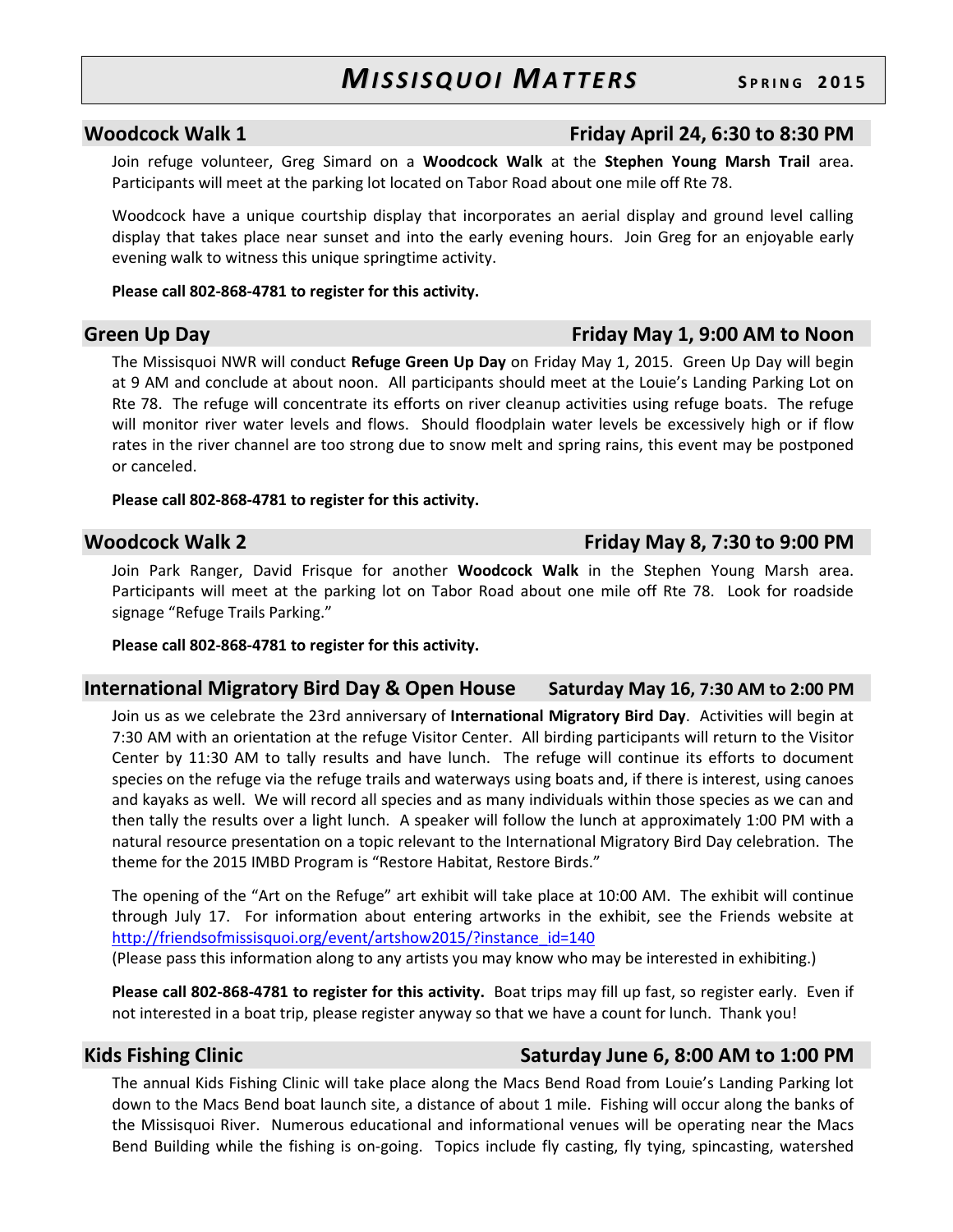models and demonstrations, a fish ID aquarium, lure making, and an aquatic invasive species display. Children are encouraged to participate in these activities at some time while they are fishing. A light lunch will be served and a limited number of random drawing prizes will be given away at the end of the event.

#### **People are asked to register for this popular annual event at 802-868-4781**

| <b>Monthly Nature/Photography Walks</b> | 1 <sup>st</sup> Saturday of each month, 9:00 to 11:00 AM |
|-----------------------------------------|----------------------------------------------------------|
|-----------------------------------------|----------------------------------------------------------|

Join Friends of Missisquoi NWR members Joe Belanger, Mark Batchelder, and Bob Chaperon for nature/photography walks on various refuge trails, held the first Saturday of each month. Registration is not required. **Come have fun with us!**

- **March 7: Jeep Trail.** Meet at the Louie's Landing boat access area. We will drive in to the trail head at Mac's Bend.
	- **April 4: Maquam/Black Creek Trail.** Meet at the parking lot located on Rte 78 approx. 2 ½ miles west of Swanton.
	- **May 2: Railroad Trail.** Meet at the parking lot on Tabor Rd, about a mile past the refuge headquarters and across the road from the marsh.

### **Monthly Bird Monitoring Walks 3rd Saturday of each month, 8:00 to 10:00 AM**

Friends of MNWR members Ken Copenhaver and Julie Filiberti will lead bird monitoring walks year-round on various refuge trails on the third Saturday of each month. The purpose of the walks is to gather longterm data on the presence of birds, their abundance, and changes in populations. Observations are entered into the Vermont eBird database where data is stored by the Cornell Lab of Ornithology and the National Audubon Society. These walks are appropriate for birders of all skill levels and provide a wonderful opportunity to learn about birds throughout the seasons. **After 57 months of walks we have recorded 135 species of birds.** Registration is not required. The schedule for the next three months is:

- **March 21: Railroad Trail.** Meet at the parking lot on Tabor Rd, about a mile past the refuge headquarters and across the road from the marsh.
	- **April 18: Maquam/Black Creek Trail.** Meet at the parking lot located on Rte 78 approx. 2 ½ miles west of Swanton.
	- **May 16: Stephen Young Marsh Trail.** See International Migratory Bird Day info above.

**To check for any schedule changes or additions, visit the Friends website at www.friendsofmissisquoi.org and click on "Calendar."** 

**For more information about the refuge, visit www.fws.gov/refuge/missisquoi/**

Also check out the Friends Facebook page at https://www.facebook.com/friendsofmissisquoi to learn more about the refuge and coming events.



You can also look at, comment on, and share your own photos.

You do not need to have a Facebook account to view the page.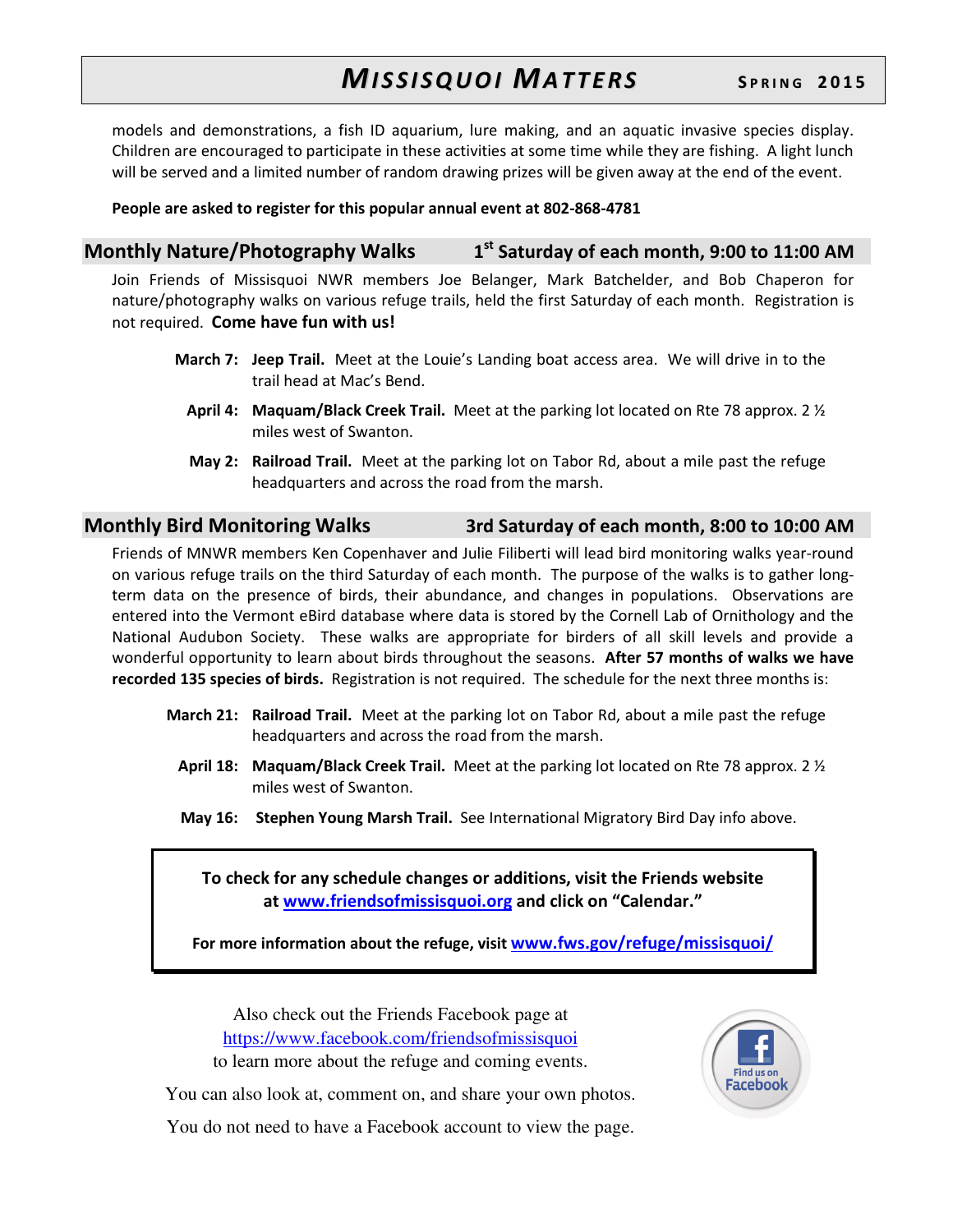### **Shorebirds: No Sure Thing**

*by Judy Sefchick Edwards, Wildlife Biologist, Missisquoi NWR* 

What's a sure-fire way to get Vermont birdwatchers excited? Showing them shorebirds, of course! After all, seeing shorebirds in Vermont is no sure thing. But in August, September, and October of 2014, we were lucky: the stars aligned, Lake Champlain water levels receded, and, as a result, shorebirds of all shapes and sizes stopped in droves to rest and feed on the mudflats at Missisquoi National Wildlife Refuge before resuming their migration south.



**HUDSONIAN GODWIT** 

What makes a shore bird a shorebird? Although there are lots of birds that use the shores of lakes and oceans and the shorelines of wetlands and rivers, only some are actually considered shorebirds. They're *not* gulls, herons, terns, or ducks, but instead are the inconspicuous little birds you may or may not notice at the waters' edge, silently skipping on rocks, probing in mud, or gracefully flying in formation when disturbed.

I must warn you—watching shorebirds isn't for the faint of heart! Since they hang in habitats by water, usually *you* must go to *them*, which may involve walking distances, or maybe even getting in a kayak or small boat. The other thing is: they're not that easy to see! Being cryptically colored in browns and grays, most shorebirds blend in well with their surroundings. Often, looking for movement is the best way to spot them.

Although they differ in size and shape, most shorebirds have small to medium-sized (5- to 15 inch tall) bodies with comparatively thin, sometimes stilt-like legs for walking, wading, and running. An assortment of narrow, pointed bills of differing lengths and slopes (straight, upturned, or downturned), allows each species to have a unique feeding strategy when probing for delicious, creepy, crawly, insects, invertebrates, mollusks, or crustaceans, of the aquatic variety, to eat. Shorebirds also have relatively long, pointed wings that allow for strong, fast flight. Since they undertake some of the most treacherous longdistance migrations of any North American birds, these ultra-marathoners need all the help they can get!



**A M E R I C A N AV O C E T**

For two-thirds of North American shorebirds, an annual trek of around 15,000 miles is just "business as usual" since their migratory journeys take them from nesting grounds in the Arctic, to wintering grounds in Central and South America, and back again. That's a lot of frequent flier miles! Who could imagine that birds so tiny (most weighing between 0.7 and 11 ounces) could travel so far, fly at altitudes of 10,000 feet, or reach cruising speeds of around 50 mph?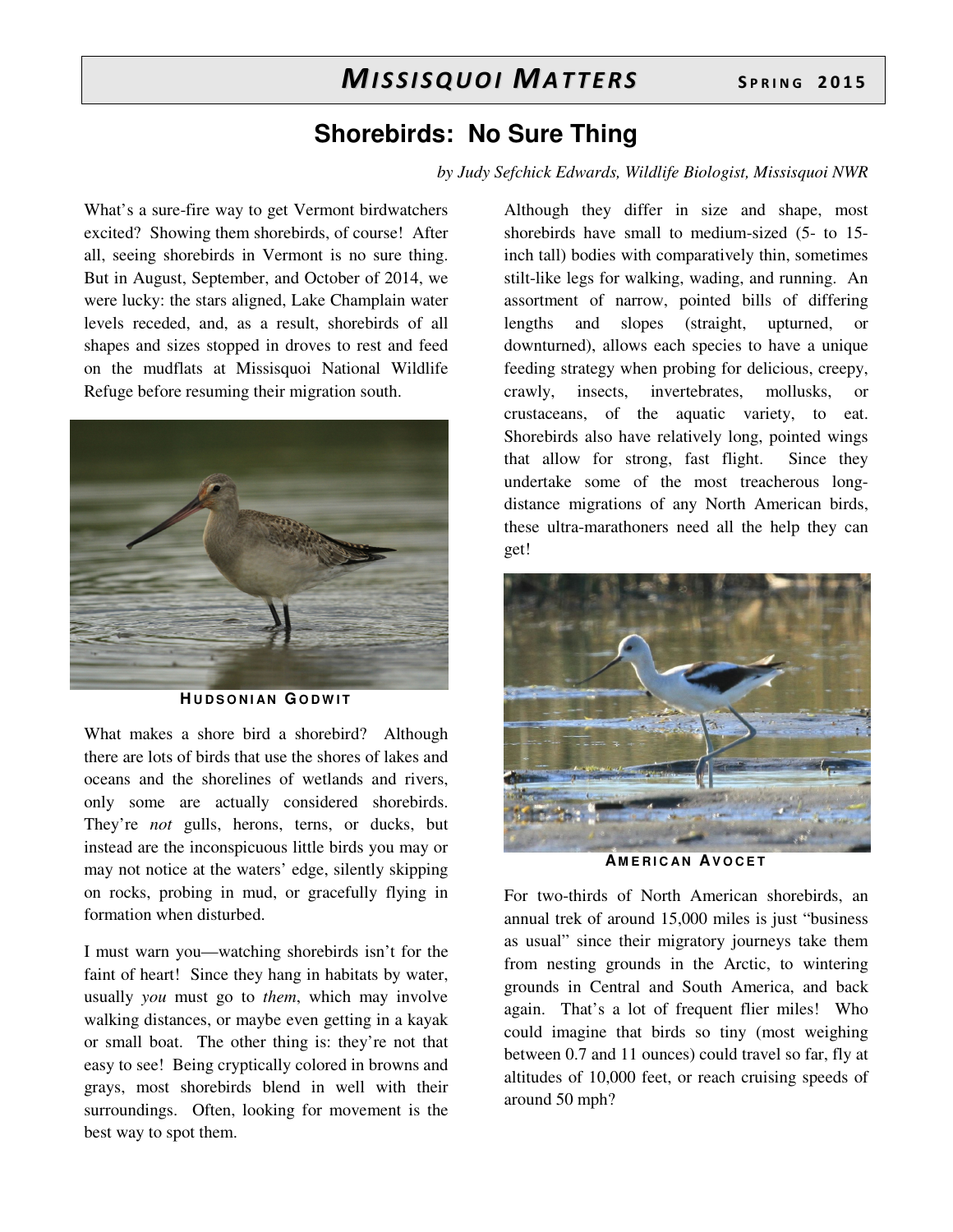#### **Shorebirds seen during 2014 fall migration**

Black-bellied Plover American Golden-Plover Semipalmated Plover Killdeer American Avocet Greater Yellowlegs Lesser Yellowlegs Solitary Sandpiper Spotted Sandpiper Hudsonian Godwit Ruddy Turnstone Semipalmated Sandpiper Least Sandpiper Sanderling Pectoral Sandpiper White-rumped Sandpiper Dunlin Stilt Sandpiper Short-billed Dowitcher

Although a few species of shorebirds nest on the refuge, most are just passersby that don't stop in Vermont, unless,

of course, conditions are right. If we have the habitat, they will come…and this year, we did and they did! With plenty of exposed shorelines along the Missisquoi River and Dead Creek, and mudflats in Missisquoi Bay so extensive that you could go for a walk in your waders, the refuge and surrounding waters of Lake Champlain hosted an all-out feeding frenzy for thousands of migrating shorebirds of nineteen different species! A migration jubilation that kept me wondering: Who was more delighted the satiated shorebirds or the shorebird-loving spectators?

For more information about the shorebirds of Missisquoi in 2014, see the next edition of *Missisquoi Matters*!

Photos by Julie Filiberti

### **FRIENDS OF MISSISQUOI NATIONAL WILDLIFE REFUGE** http://friendsofmissisquoi.org/



## **ART ON THE REFUGE 2015 Bird Walk!**

### Call to Artists!

Help the refuge create an indoor bird walk. Submit your 2D art/photography for an exhibit to celebrate International Migratory Bird Day and the birds of the refuge. \$15 hanging fee entitles artists to one year Friends of the Refuge membership. No commission on sales.

> Exhibit May 16 through July 17, 2015 Open House Saturday May 16

For more information friendsofmissisquoi.org/artshow